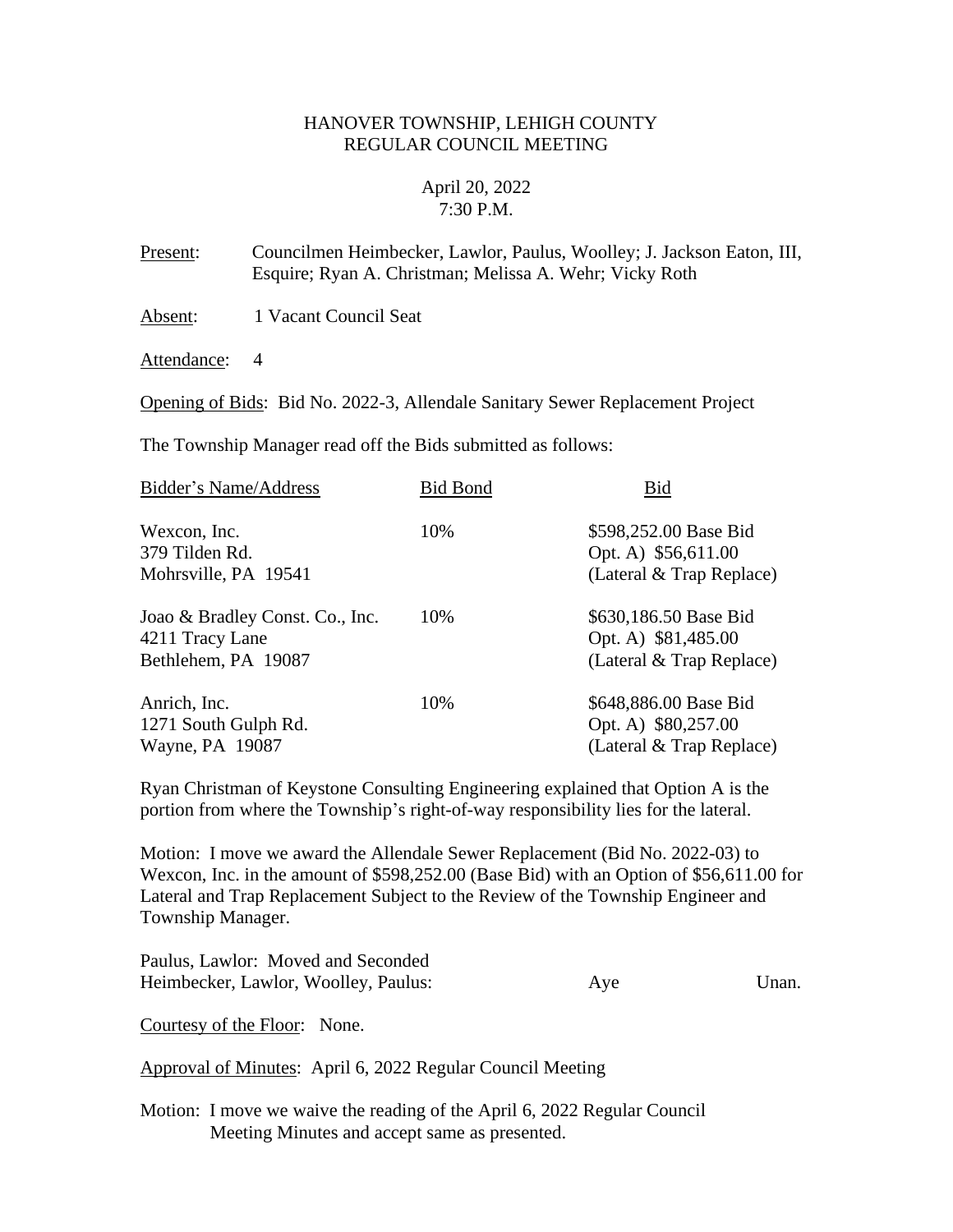Hanover Township, Lehigh County April 20, 2022 Regular Council Meeting  $-2$  -

Paulus, Woolley: Moved and Seconded Heimbecker, Lawlor, Woolley, Paulus: Aye Unan.

# Reports:

1. Melissa A. Wehr Township Manager

1. The Township's Spring Newsletter is being mailed out tomorrow.

2. This past week, the Township received building permits for 710 Lloyd Street. They are over at Base Engineering being reviewed.

3. The Township Manager hired a new Receptionist. She starts Monday. Mrs. Wehr is excited that she accepted the position and believes she will be a good fit at Hanover Township.

4. Due to the rain, the roof work at the Fire Station was pushed back a week. If anything changes, the Township Manager will keep everyone informed.

5. The Recreation Committee has taken over the planning for the Township's Community Night which will be held on August 23. Last year, the Township had finger printing for the children. The Township Manager is anticipating this event will grow. She asked Council if they would like to sponsor this activity at the event once again. It will be placed on the next meeting's Agenda to be discussed.

6. Pennsylvania State Police Troop M has their State Police Memorial Ceremony on Monday, May 2 at 8:30 a.m. All of Council has been invited.

7. The Township Manager thanked the Fire Company's president for informing her that the document regarding the Purchasing Policy which was hand delivered at the last Council meeting. They erred in their previous statement.

8. River Central is on track to be completed this year which is very exciting since during the pandemic they took this on and were able to meet monthly through Zoom and all the other obstacles that were presented. They are on Phase 4 of 6. Council can log on at any time to review things.

9. The Township Manager would like the approval of Council to bring the Bill List back to twice a month beginning in May. There may still be one or two prepaids, but not quite as many and will ensure that bills get paid on a timely manner.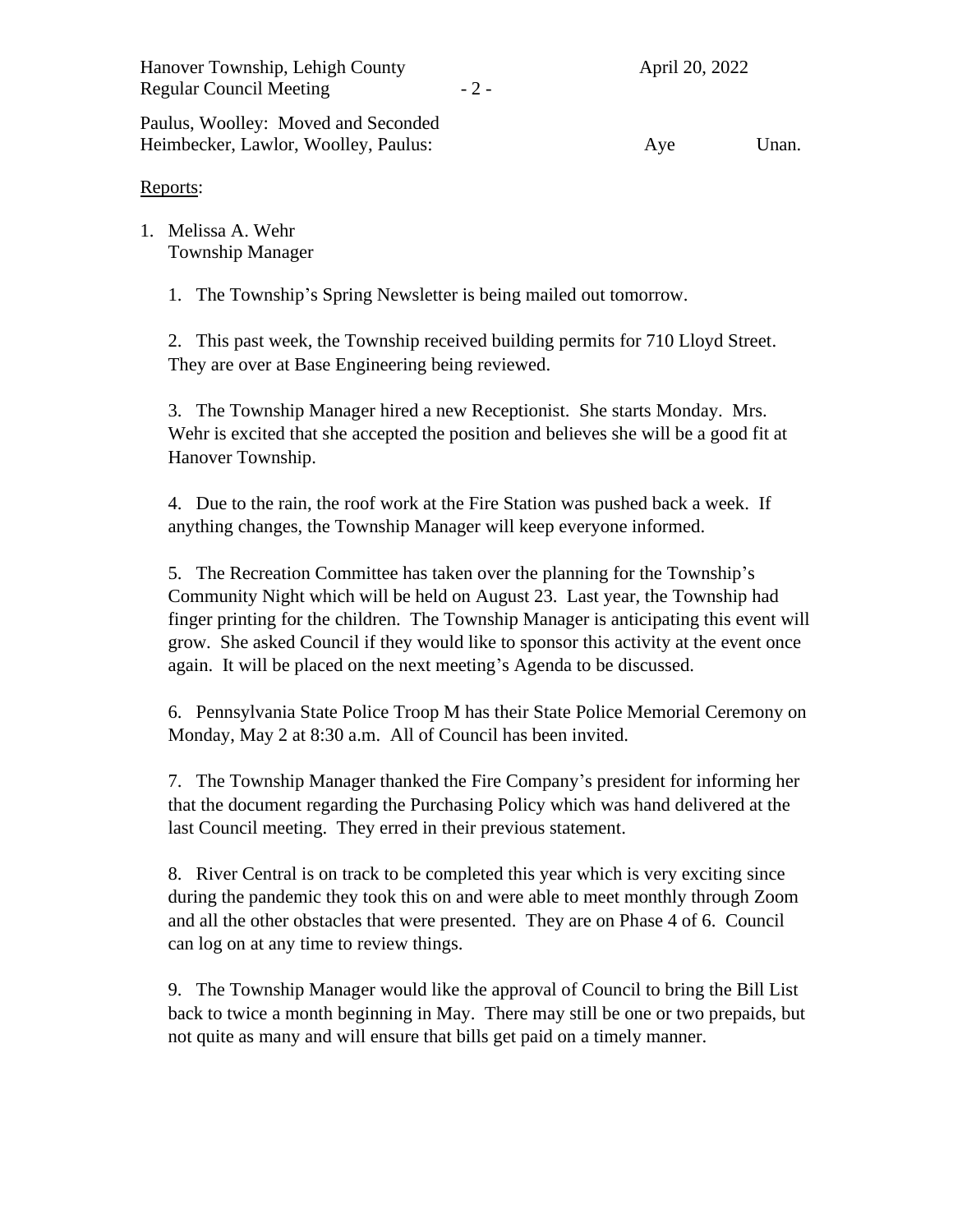- 2. Ryan A. Christman For Al Kortze, P.E. Township Engineer
	- 1. Mr. Christman said all he had this evening was the bid reviews.
- 3. J. Jackson Eaton, III, Esquire Township Attorney
	- 1. The Township Attorney did not have anything to report this evening.
- 4. Maintenance Report (Written)
- 5. Storm Water Issues (None)
- 6. Fire Company Report (Written)

The Fire Chief brought Council's attention to the EMS assists over the last couple of years. He wanted to make Council aware that the huge spike recently has been due to 95% heroin overdoses. The Chairman stated he and the Township Manager have met with the State Police concerning this matter. The Township Manager said they have been meeting with the hotel managers, State Police and Township's Code Enforcement Base Engineering going over some of these issues. She plans to resume the meetings with the hotel management and keep reminding them that their patrons are their responsibility as well. The Township Attorney asked the Fire Chief what the connection was that the Fire Company has with a medical emergency. The Fire Chief replied that he is an EMT and has a QRS which stands for quick response service. A discussion ensued. The Fire Chief reported that they had one structure fire at the McCann's Business School. It was a belt on the HVAC unit that burned on the roof and sent smoke into the building a bit. The Fire Chief thanked the Township for attending their Autism event on Saturday. 69 News covered this and he received a lot of good feedback. He would like to build on that and have the event again next year. A discussion ensued.

- 7. Code Enforcement Report (Written)
- 8. Treasurer's Report (Written)
	- Motion: I move we accept the computer printouts dated April 20, 2022, for the General Fund Account, Capital Reserve Account, Escrow Account, Liquid Fuels Account, Sewer Account and Water Account subject to audit.

Paulus, Woolley: Moved and Seconded Heimbecker, Lawlor, Woolley, Paulus: Aye Unan.

9. Building Inspector's Report (Written)

Unfinished Business: None.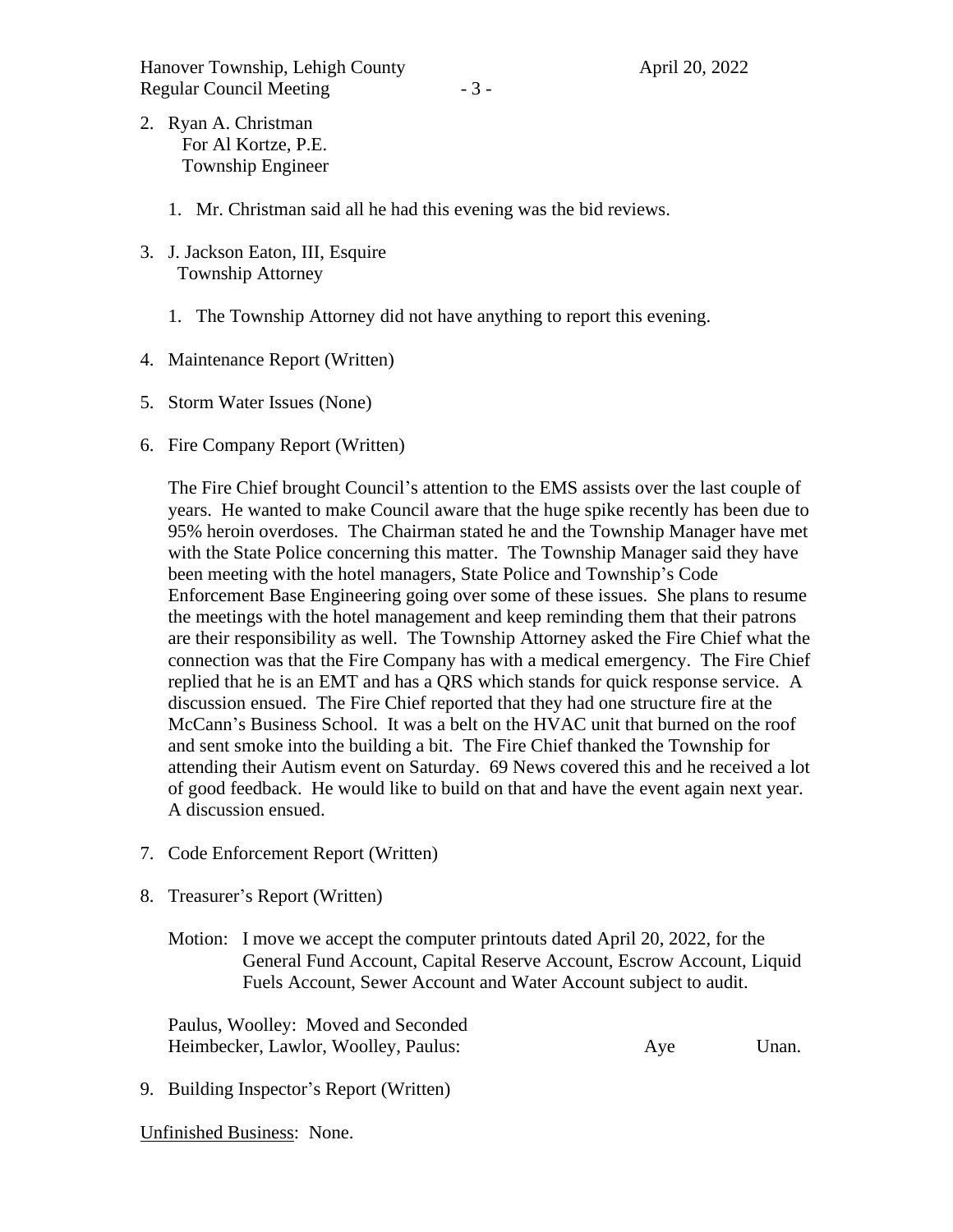New Business:

1. Resolution No. 2022-30, A Resolution Appointing Robin Yoder to the Hanover Township Planning Commission filling the vacancy created by the resignation of Douglas Baillie (Vote)

Motion: I move that Council accept A Resolution Appointing Robin Yoder to the Hanover Township Planning Commission filling the vacancy created by the resignation of Douglas Baillie.

Paulus, Woolley: Moved and Seconded Heimbecker, Lawlor, Woolley, Paulus: Aye Unan.

2. Resolution No. 2022-31, A Resolution Appointing Jeanne Rossi to the Hanover Township Planning Commission (Vote)

Motion: I move that Council accept A Resolution Appointing Jeanne Rossi to the Hanover Township Planning Commission.

Paulus, Woolley: Moved and Seconded Heimbecker, Lawlor, Woolley, Paulus: Aye Unan.

3. Resolution No. 2022-32, A Resolution Appointing Anthony Rossi to the Hanover Township Council, Filling the vacancy created by the resignation of Richard Tocci (Vote)

Motion: I move that Council accept A Resolution Appointing Anthony Rossi to the Hanover Township Council, Filling the vacancy created by the resignation of Richard Tocci.

Paulus, Woolley: Moved and Seconded Heimbecker, Lawlor, Woolley, Paulus: Aye Unan.

#### Payment of Bills:

Motion: I move Council authorize payment of Payroll (03/18/22), Payroll (04/01/22), Payroll (4/11/22); Voucher Nos. 26418-26428 (Prepaids), Voucher Nos. 26429-26496, from the General Fund Account in the amount of \$807,742.22; Voucher Nos. 203 from the Liquid Fuels Account in the amount of \$5,411.19; Voucher Nos. 4598 (Prepaid); Voucher Nos. 4601-4603 from Capital Reserve in the amount of \$38,118.20; Voucher Nos. 5131-5135 from the Escrow Account in the amount of \$24,570.00; Voucher Nos. 4509-4516 from the Water Account in the amount of \$3,511.32; Voucher Nos. 6134-6135 (Prepaids), Voucher Nos. 6136-6149 from the Sewer Account in the amount of \$32,241.29 for a Grand Total Expenditure of \$911,594.22.

| Paulus, Woolley: Moved and Seconded  |     |       |
|--------------------------------------|-----|-------|
| Heimbecker, Lawlor, Woolley, Paulus: | Aye | Unan. |